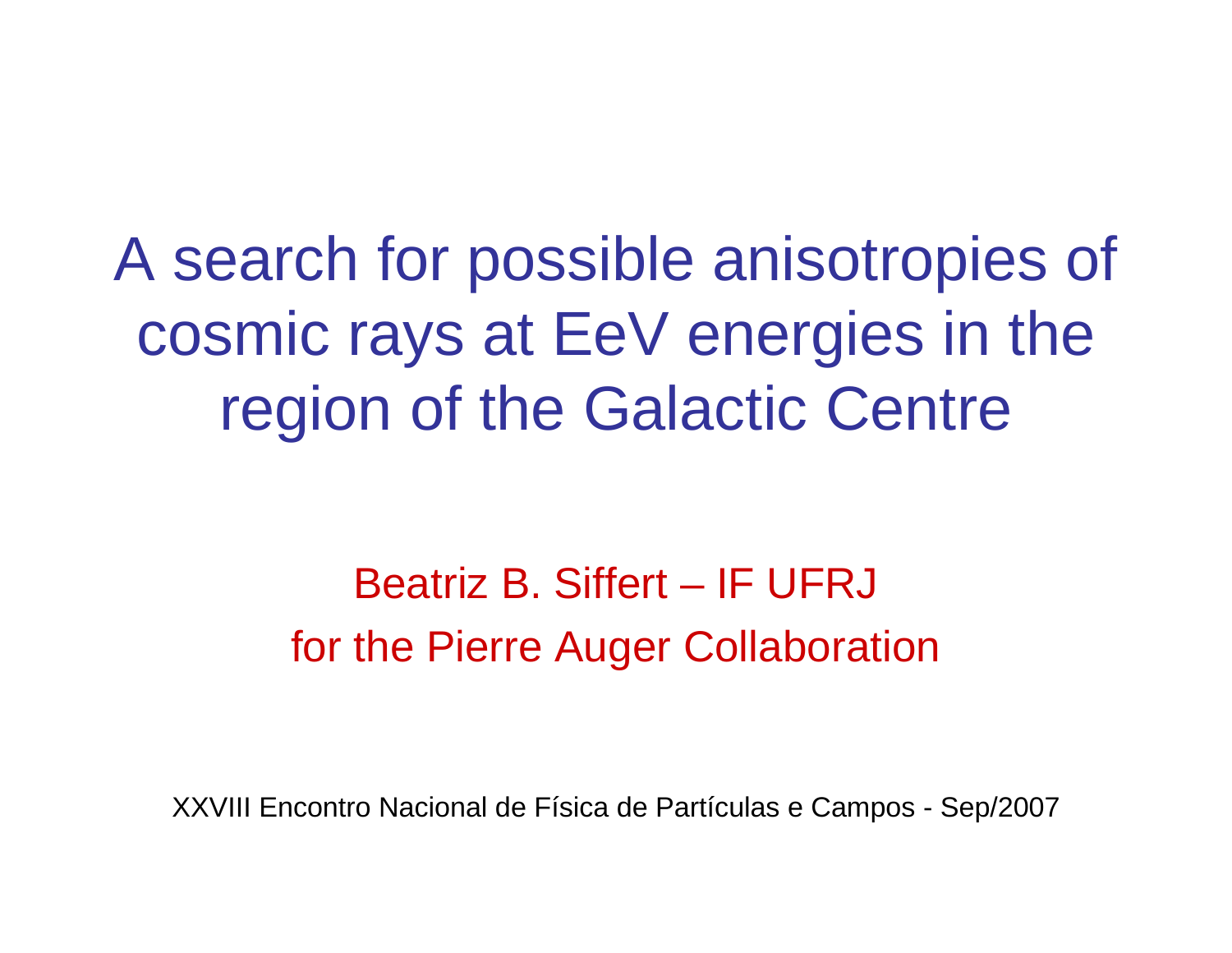# **Motivation**

• The GC harbors a super massive black hole associated to the radioemissions from Sagittarius A\*;

• Recent measurements by H.E.S.S. of TeV γ-rays close to Sagittarius<br>A#4 A\*1 position;

• Previous claims of large excesses at EeV energies from AGASA and SUGAR - None of them confirmed by a later analysis of Auger data;

• Theoretical predictions of neutron sources in the region of the GC;

• The GC lies well within Auger field of view: it passes only 6°awayfrom the observatory zenith.

<sup>1</sup>F. Aharonian et al., Astron. Astrophys. **425** (2004) L13.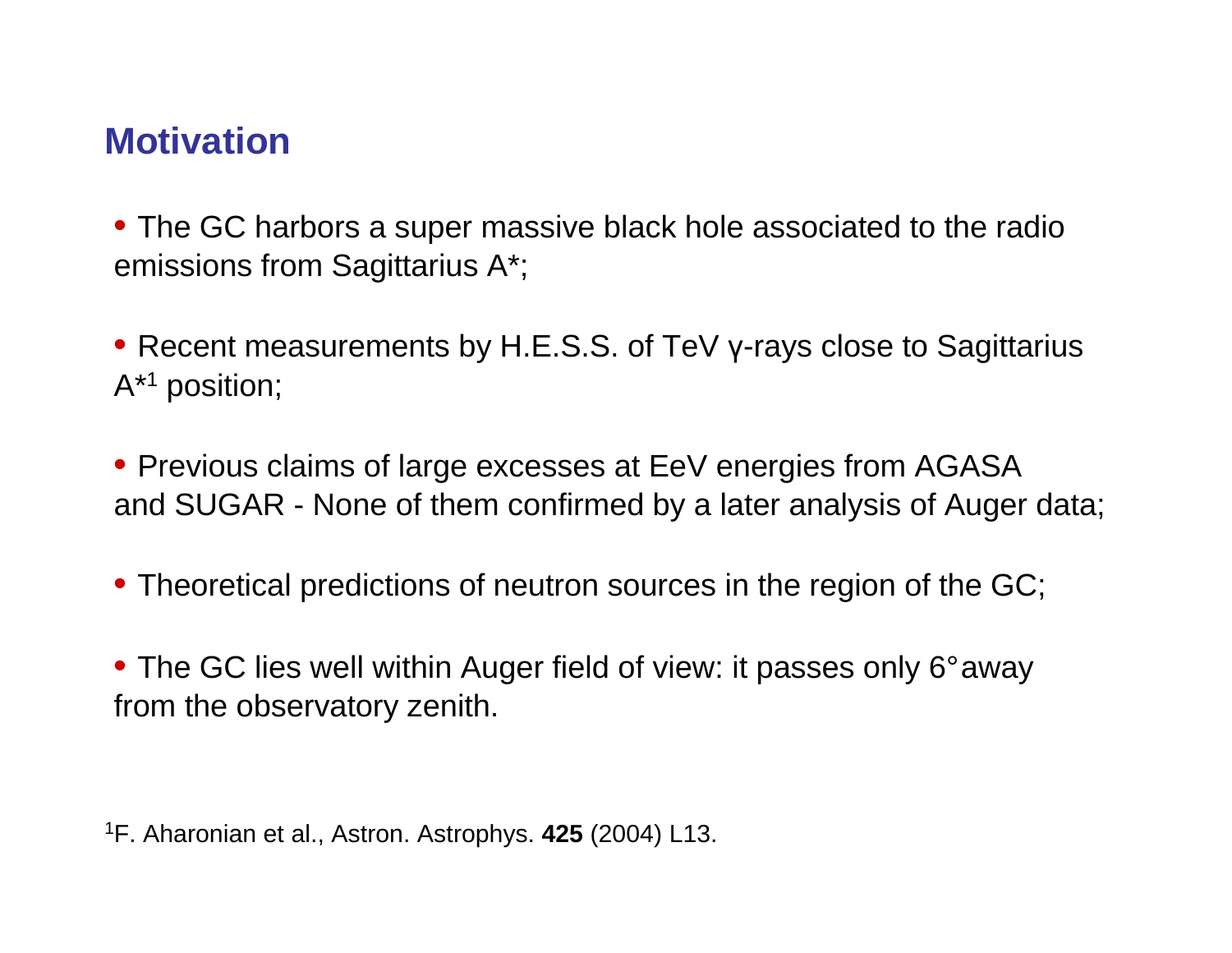### **Data Set**: quality cuts

• Surface Detector (SD) data collected from January 1th, 2004 up toMarch 31th, 2007;

• Highest trigger level required (level 5) in which the tank with the highest signal has to be surrounded by a complete hexagon of workingtanks;

• Events with zenith angle  $~< 60^{\circ}$ 

• Statistics is twice the size of previous Auger published result (Astropart. Phys. **27** (2007) 244-253).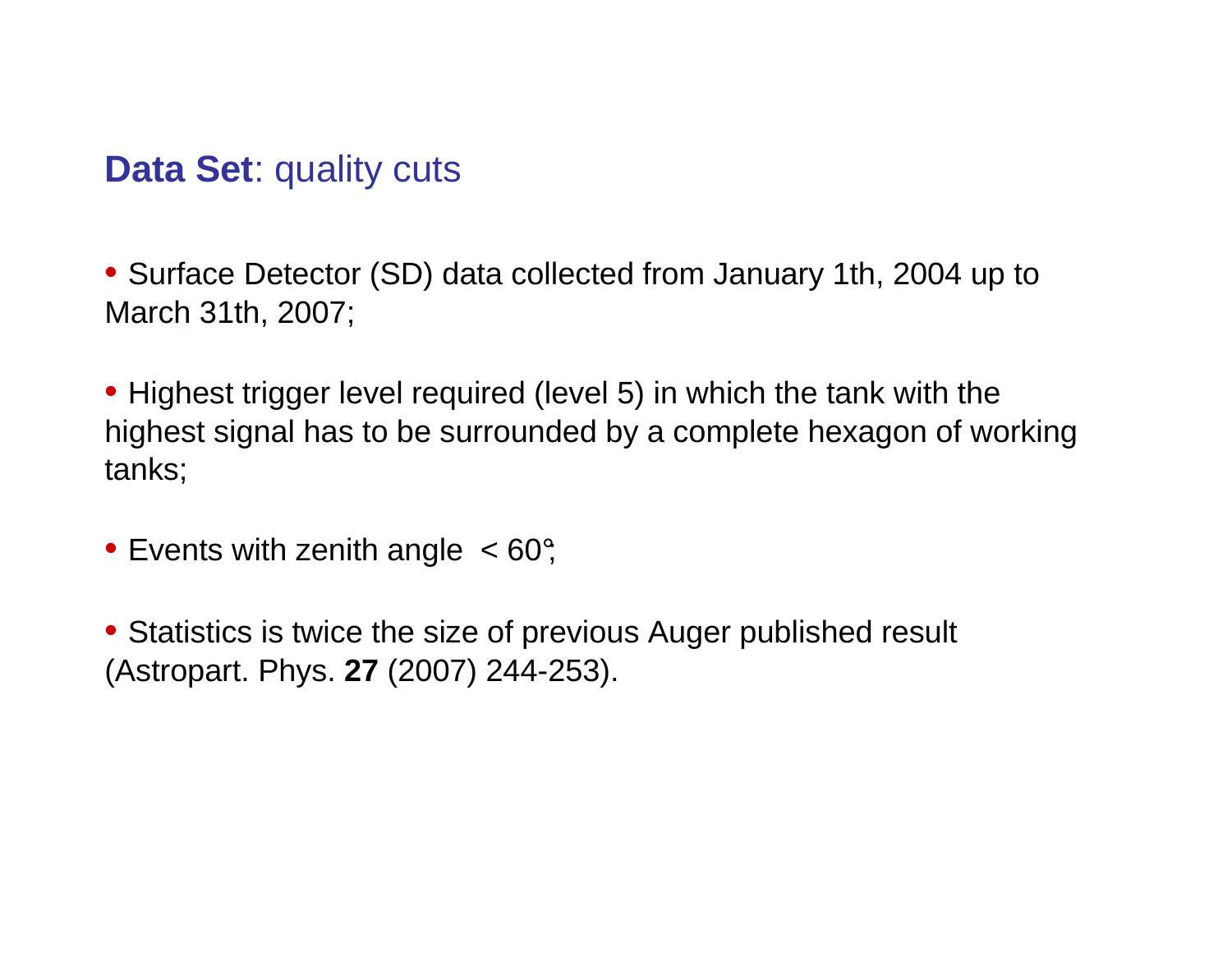#### **Data Set**: final sample

 $(1 \text{ EeV} = 10^{18} \text{ eV})$ 

We divided our data set into 2 energy energy bands:

 $0.1 < E < 1$  EeV and  $1 < E < 10$  EeV



Pierre Auger Collaboration, 30<sup>th</sup> ICRC proceedings, 2007, pres. #313 and #297.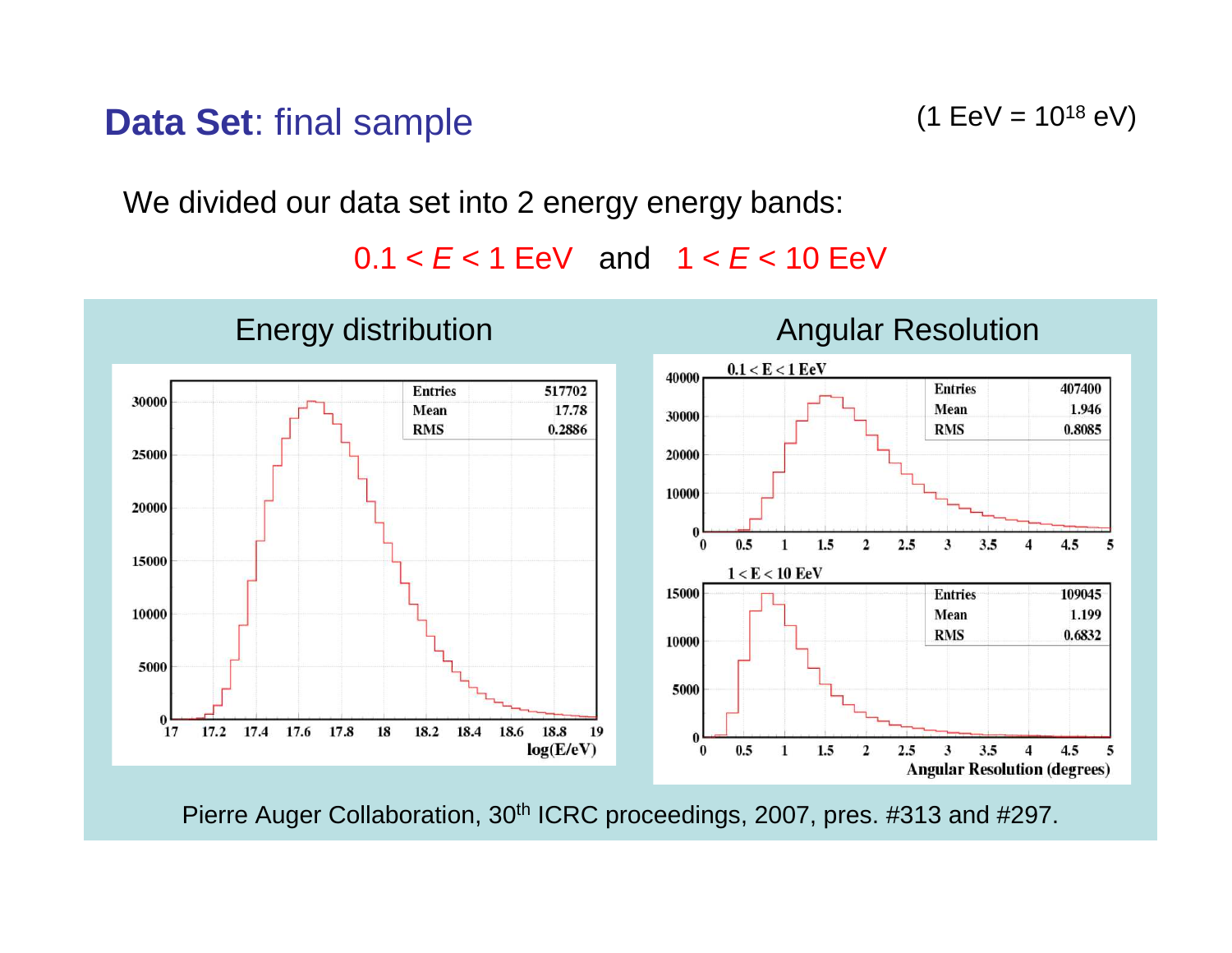# **Search for Extended Sources**

 $0.1 < E < 1$  EeV

 $1 < E < 10$  EeV

Top Hat windows of 10°and 20°around the GC position .

| window size  | $n_{\text{obs}}/n_{\text{exp}}$                    |
|--------------|----------------------------------------------------|
| $10^{\circ}$ | $5663/5657 = 1.00 \pm 0.02(stat) \pm 0.01(syst)$   |
| $20^{\circ}$ | $22274/22440 = 0.99 \pm 0.01(stat) \pm 0.01(syst)$ |

| window size  | $n_{\text{obs}}/n_{\text{exp}}$                  |
|--------------|--------------------------------------------------|
| $10^{\circ}$ | $1463/1365 = 1.07 \pm 0.04(stat) \pm 0.01(syst)$ |
| $20^\circ$   | $5559/5407 = 1.03 \pm 0.02(stat) \pm 0.01(syst)$ |

No Excess!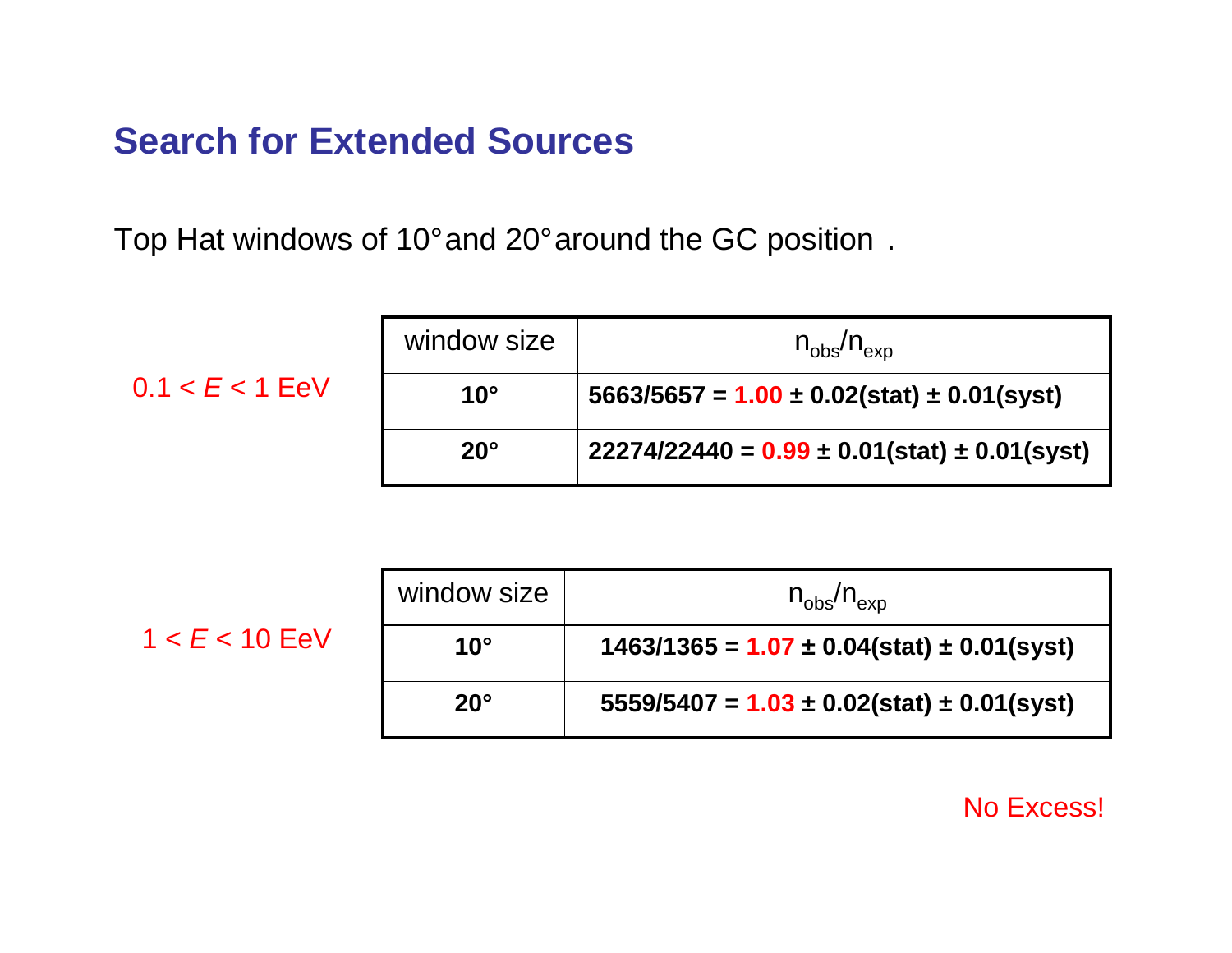# **Significance Maps**

#### No Excess!

 $1 < E < 10$  EeV



 $E < 1$  EeV



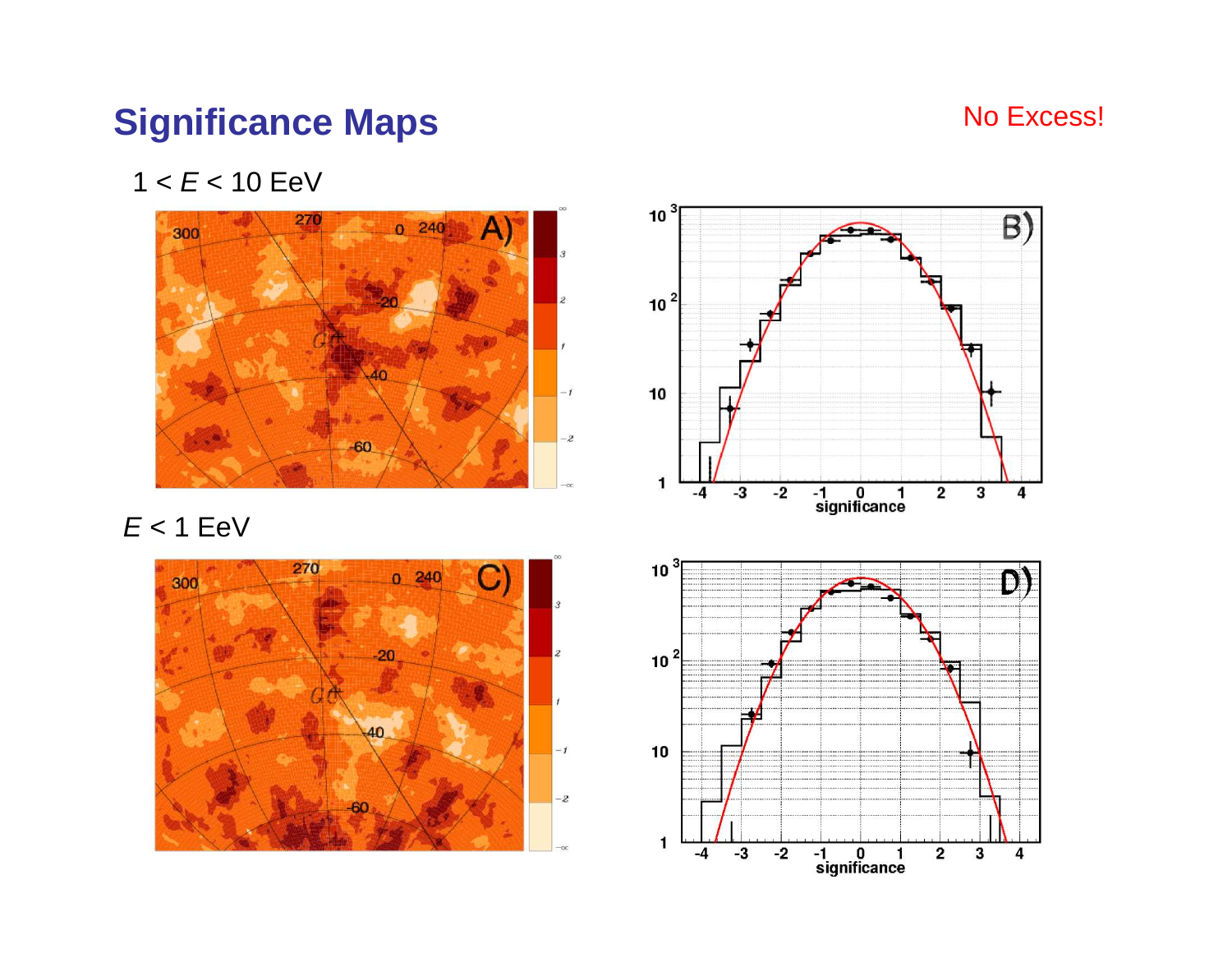#### **Search for Point-like Sources (Neutral Particles)**

• Gaussian window maximize signal/noise ratio:

$$
W(\beta) = \exp\left(-\frac{\beta^2}{2\sigma^2}\right)
$$

σ chosen according to ang. resolution.

• **1 < E < 10 EeV:**

 $0.8^{\circ} \rightarrow$  n<sub>obs</sub>/n<sub>exp</sub> = 16.9/17.0 =  $0.99 \pm 0.17 ({\rm stat}) \pm 0.01 ({\rm syst})$ 

• **0.1 < E < 1 EeV:**

1.3° → n<sub>obs</sub>/n<sub>exp</sub> = 192.1/191.2 = 1.00 ± 0.07(stat) ± 0.01(syst)

No Excess!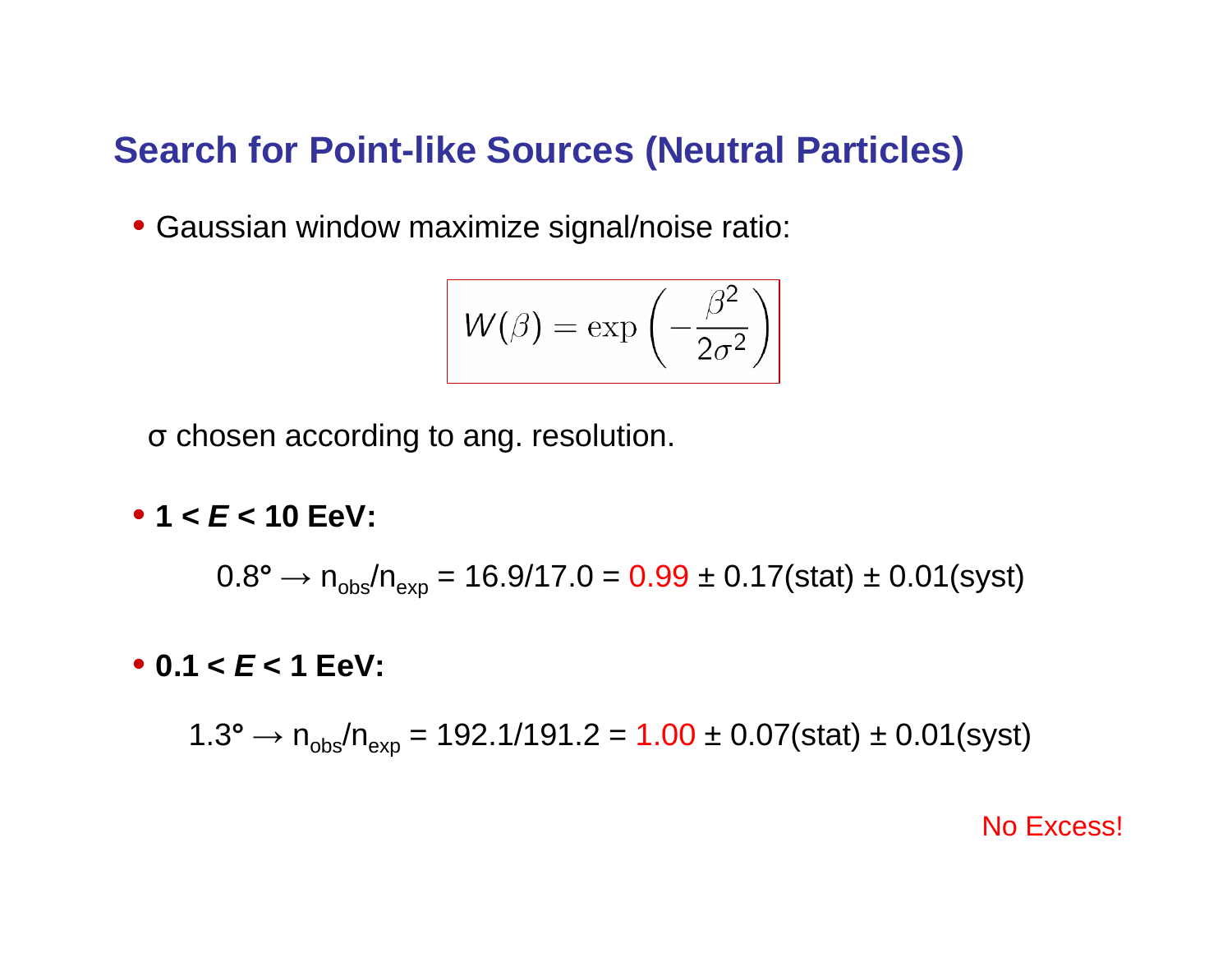### **Upper limits for Point-like Sources**

Number of events (analytic) + Acceptance and spectrum  $\rightarrow$  Flux

# • **0.1 < E < 1 EeV:**

Neutrons would decay before reaching Earth. Photons would be a candidate at these energies.

Upper limit in the flux cannot be predicted because photon acceptance is still not well known.

# • **1 < E < 10 EeV:**

$$
n_s^{95}=5.6
$$

At these energies neutrons can reach the Earth before decaying.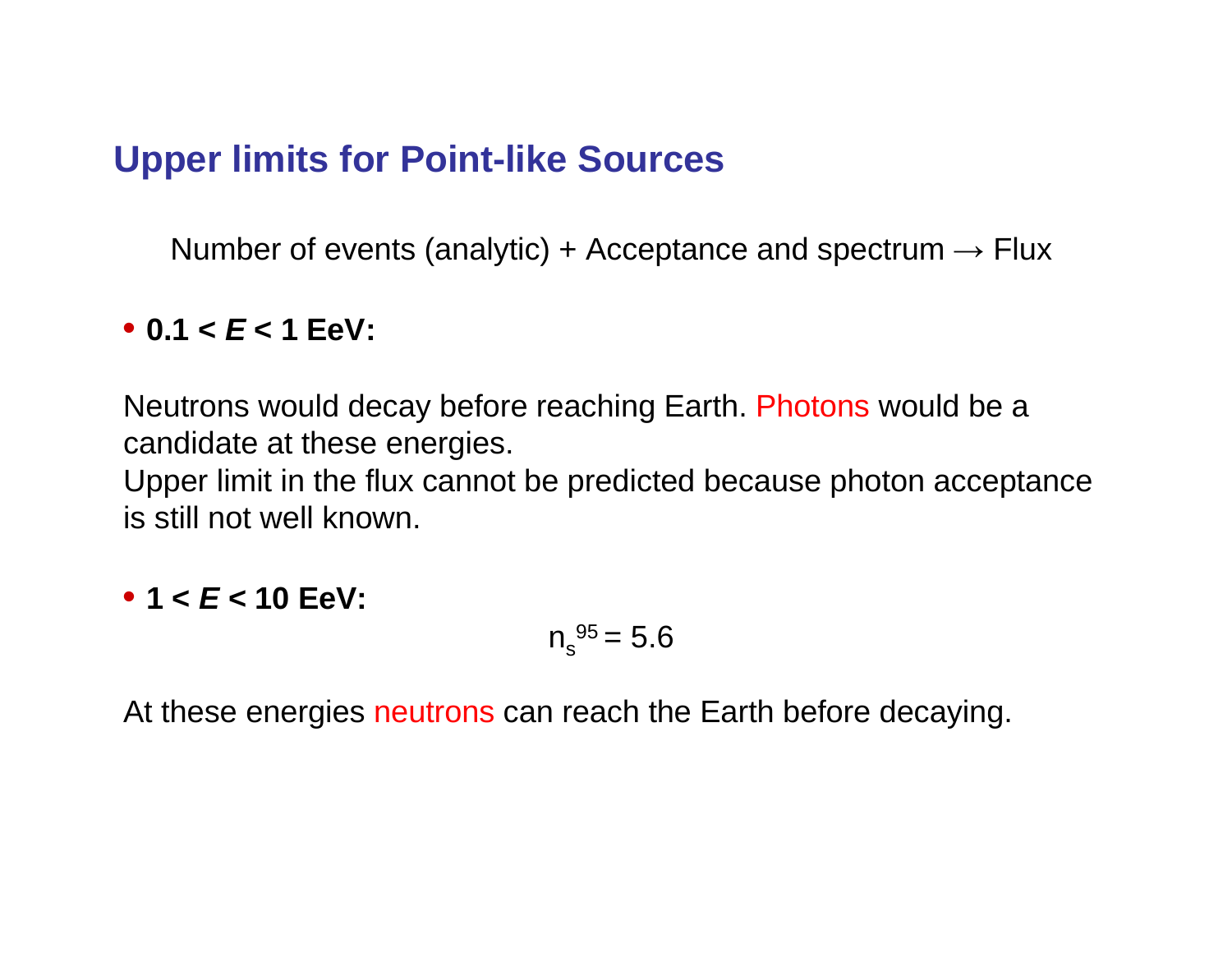• Assume  $\Phi_{\rm s}$  has the same spectral index as  $\Phi_{\rm CR}$  and similar source/bulk acceptances:

$$
\Phi_{CR} = \kappa 50 \left(\frac{E}{\text{EeV}}\right)^{-3.3} \text{EeV}^{-1} \text{km}^{-2} \text{yr}^{-1} \text{sr}^{-1}
$$

 $\kappa$  = 1.2 for HiRes-like norm.,  $\kappa$  = 2 for AGASA and  $\kappa$  = 1 for Auger.

• Upper limit for source flux at 95% CL is given by:

$$
\Phi_s^{95} = \int\limits_{E_{min}}^{E_{max}} dE \Phi_s(E) = \frac{n_s^{95}}{n_{exp}} 4\pi \sigma^2 \int\limits_{E_{min}}^{E_{max}} dE \Phi_{CR}(E)
$$

 $\Phi_s^{95} = 0.018\kappa \ \ \mathrm{km^{-2}yr^{-1}} \ \ (\sigma = 0.8^{\circ}) \ \rightarrow$ 

Excludes most models predicting neutron sources!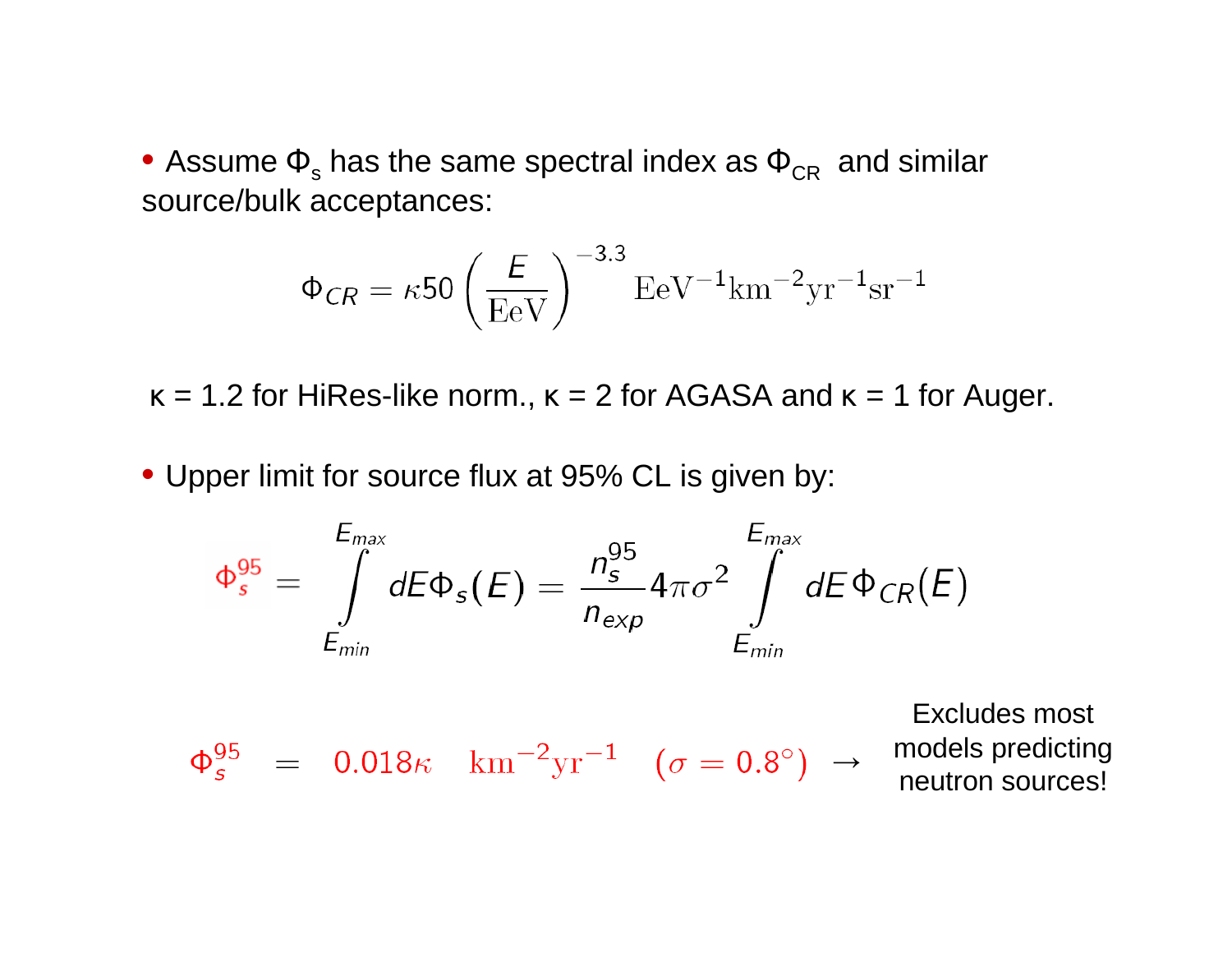# **Summary**

• We have scanned the GC looking for point-like as well as extendedsources;

• Data set from the Auger SD detector twice the size of previouspublished result was used;

 $\bullet$  Data was divided into 2 energy ranges:  $E$  < 1 EeV and 1 <  $E$  < 10 EeV;

• No significant CR flux excess was found in both energy ranges;

• For 1 <  $E$  < 10 EeV, upper limits on the flux of a hypothetical point-like neutron source in the direction of Sagittarius A\* were imposed which excludes most of the models predicting neutrons fromthe GC;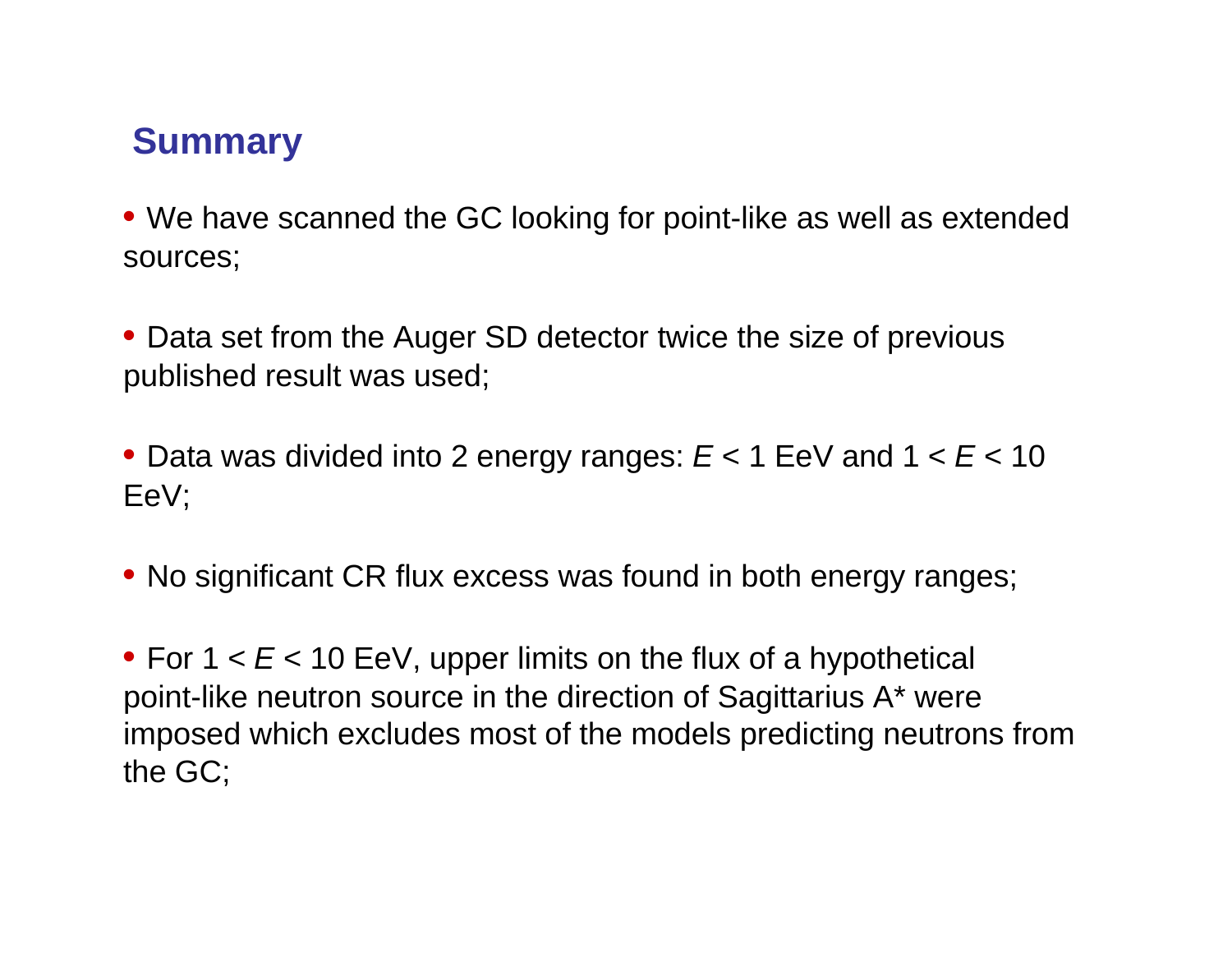# **Background Estimation**

- Expected background is estimated using coverage maps;
- Using the data set itself, we scramble the UTC times of the showersinto the same bin of zenith;
- Such a procedure keep the original zenith distribution of the data;
- It also takes into account the variations induced by weather, arraygrowth and detector deadtime effects;